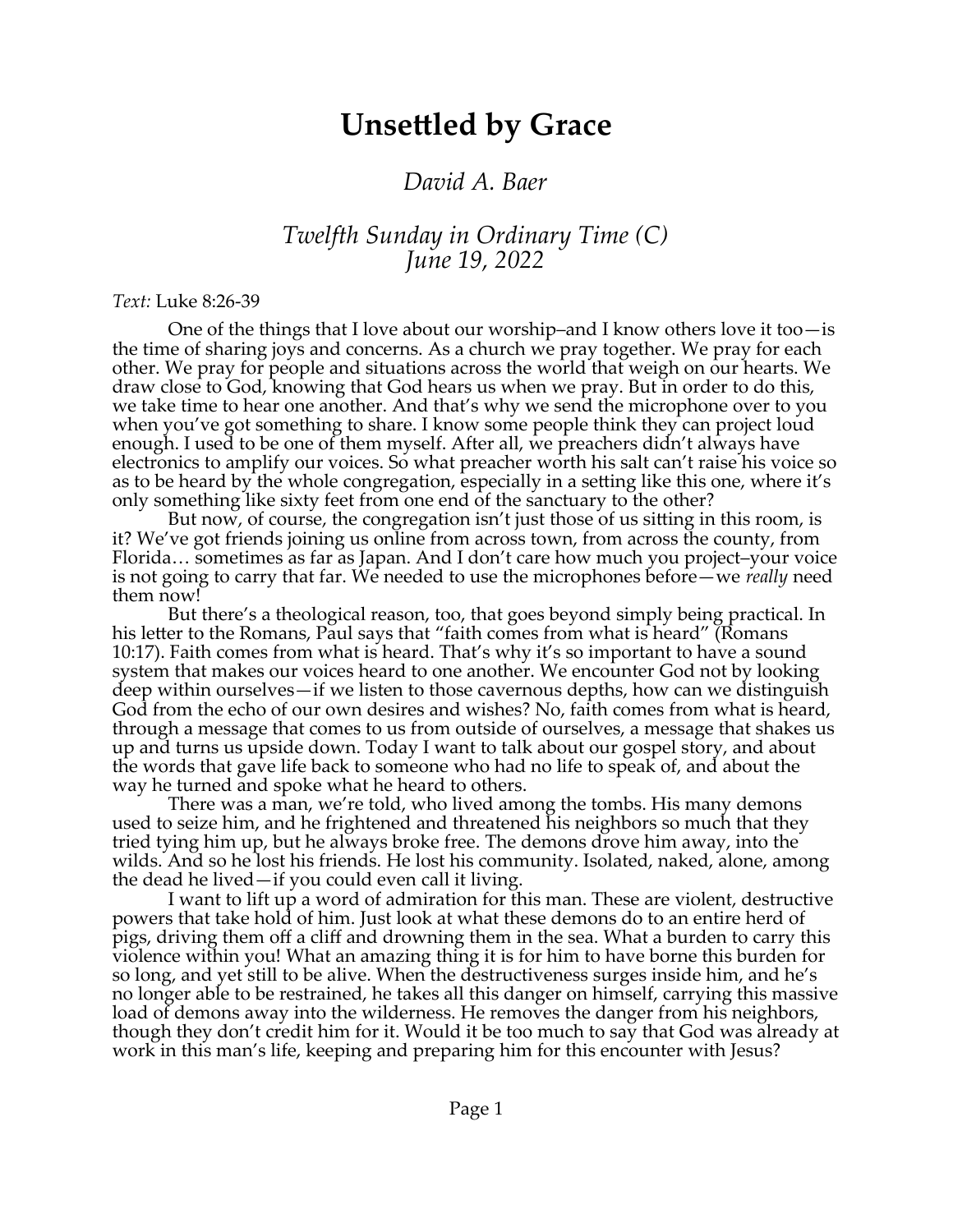And if that's so, then is there anyone so broken that God's grace is completely absent from them? In the people you most fear or resent, try to look for God's grace. And try to remember that so long as God is at work, the story isn't finished.

Now, Jesus was Jewish. In all likelihood, the man who met him was not. The fact that there were pigs kept as farm animals in this country should be a tip-off that Jesus and the disciples are outside of their comfort zone. The man greets Jesus as "Son of the Most High God"—only non-Jews used that name for God. Jesus could have written this guy off. He could have said, as he sometimes does elsewhere, that he came from God with a message for the Jewish people, and the Gentiles would have to wait their turn. But Jesus doesn't do that. Instead, he takes the message of the kingdom of God and liberation, new beginnings, a fresh start, and he makes that kingdom real for this suffering and isolated man. He tells the demons to leave the man. He allows them to take possession of a herd of pigs, which they promptly drown. (No one ever said demons were smart.) And the man is healed.

But the healing disturbs the community. The swineherds are upset that they've lost their animals (never mind that a human being has been given his life back). They run off to tell the townspeople what happened, and a crowd comes back to find Jesus and the man they knew as a possessed, tormented hermit sitting calmly at Jesus' feet, wearing clothes and in his right mind. You expect that the next sentence will read: "And they rejoiced." But instead it reads: "And they were afraid."

Why? Why do the Gerasenes respond to the healing of their neighbor with fear? Well, what do we do, in our own time, with people who are different in a way that feels threatening? We create separate spaces, where we don't have to see them or deal with them. We no longer warehouse people with psychiatric illnesses the way we did, say, fifty or sixty years in the past. But we have prisons and immigrant detention centers. And when the stories of indigenous or LGBTQ or enslaved people or their descendants start getting told, whether in our libraries or schools, there's a movement to shove these stories away, to bind them up so we don't have to hear them, to see them, and become uncomfortable.

What Jesus does in this story is to remove the brokenness, to restore health to this man, but in a way that imposes an economic cost, a sacrifice on the community, through the loss of their herd of pigs. The judgment on this community in this story is that they value the pigs more highly than their neighbor's life. A wild, disheveled man living among the tombs? Stuff happens—not an emergency. But a herd of pigs rushing down the cliff into the sea? Quick, send the herdsmen into town to sound the alarm! These folks would rather keep their wealth and continue tying up this man, letting him live half-naked among the tombs. They're afraid of the power of the Kingdom of God that Jesus has brought among them, because who knows what it might do next?

Rather than stand in judgment of the Gerasenes, though, I'd rather have us look at ourselves. We learn to cope with brokenness, to the point that we come to accept and perpetuate things that are not healthy for us, for our neighbors, for our community, for creation. Where is God seeking to bring health and restoration today? Where is God seeking to bring in the people who live on the fringes? What's being asked of us–what do we need to set aside to lift the burdens others carry?

The man who was healed begs to come with Jesus. Wouldn't you? His neighbors still hadn't accepted him. The one person who had demonstrated compassion for him was leaving. But Jesus doesn't let him come along. Instead, he gives him a job: tell how much God has done for you. His job is to continue to disturb his neighbors with his presence, to be a walking "discrepant event," a human contradiction, a living refutation of the notion that nothing can ever change the daily brokenness we learn to